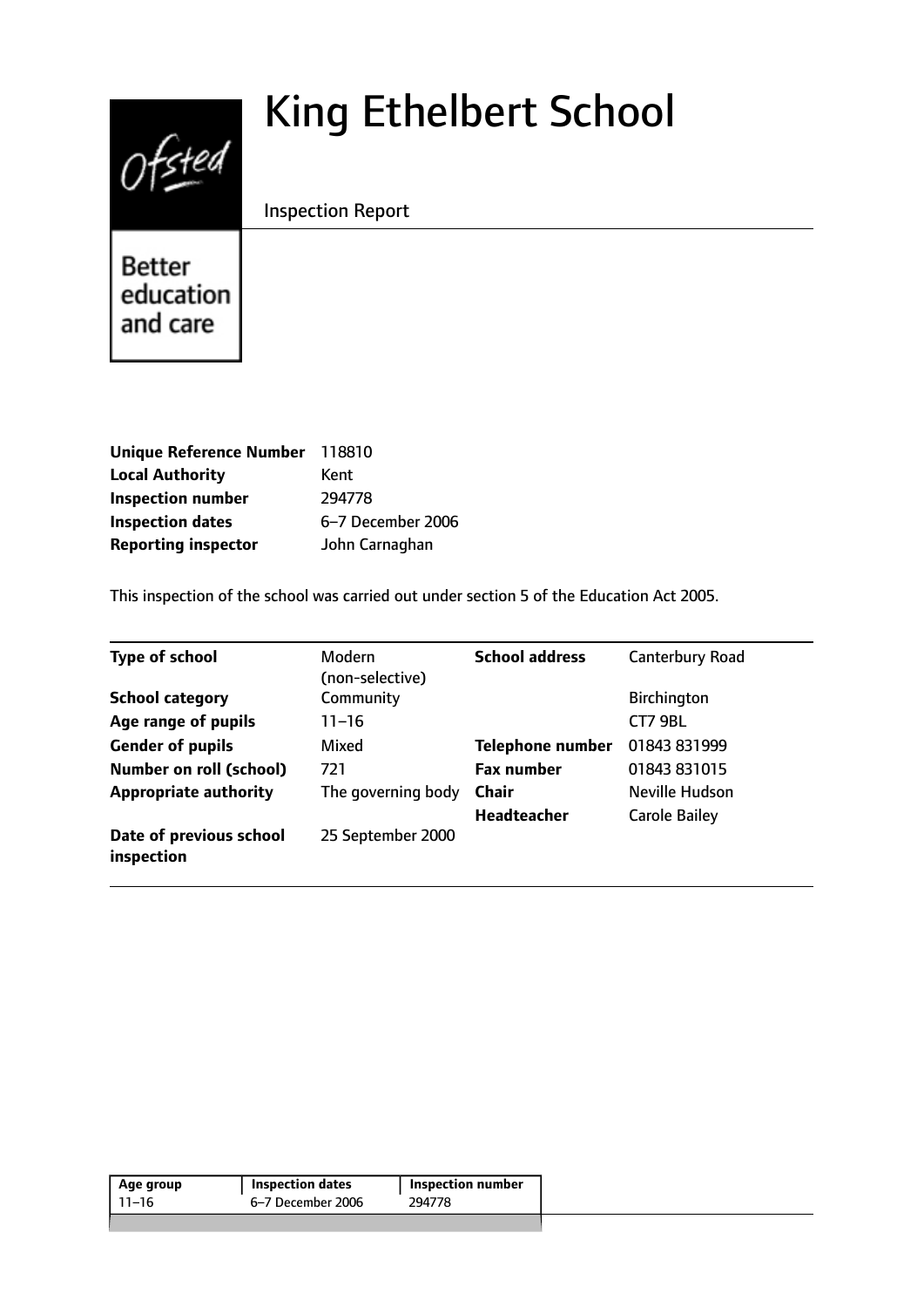© Crown copyright 2006

Website: www.ofsted.gov.uk

This document may be reproduced in whole or in part for non-commercial educational purposes, provided that the information quoted is reproduced without adaptation and the source and date of publication are stated.

Further copies of this report are obtainable from the school. Under the Education Act 2005, the school must provide a copy of this report free of charge to certain categories of people. A charge not exceeding the full cost of reproduction may be made for any other copies supplied.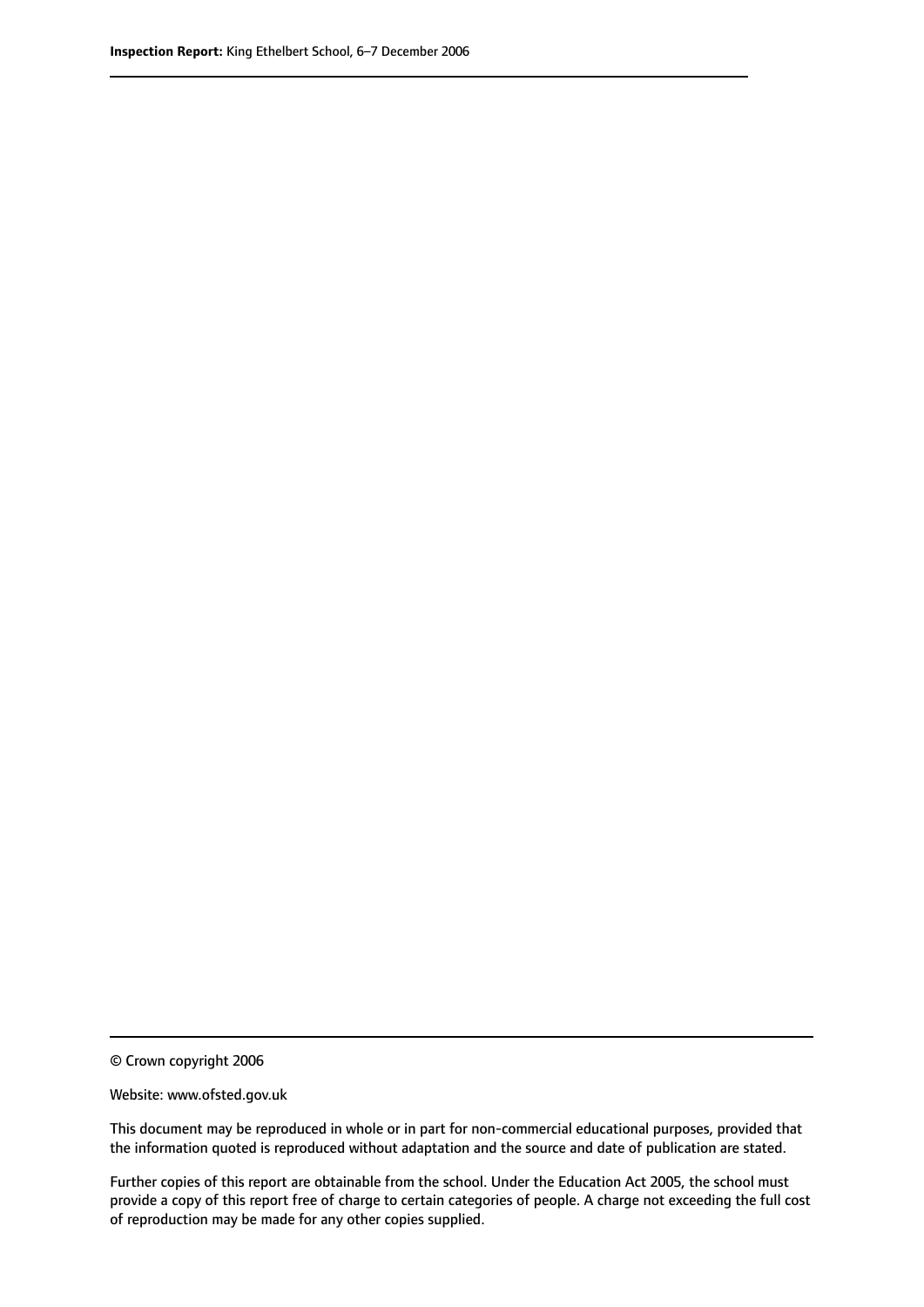# **Introduction**

The inspection was carried out by four Additional Inspectors.

## **Description of the school**

King Ethelbert School serves a deprived area on the outskirts of Margate. Many more pupils are eligible for free school meals than is usual. The proportion of pupils who have learning difficulties and disabilities is also well above average. The school has high numbers of pupils who are in the care of the local authority. Pupils' academic standards on entry to the school are very low.

## **Key for inspection grades**

| Good         |
|--------------|
|              |
| Satisfactory |
| Inadequate   |
|              |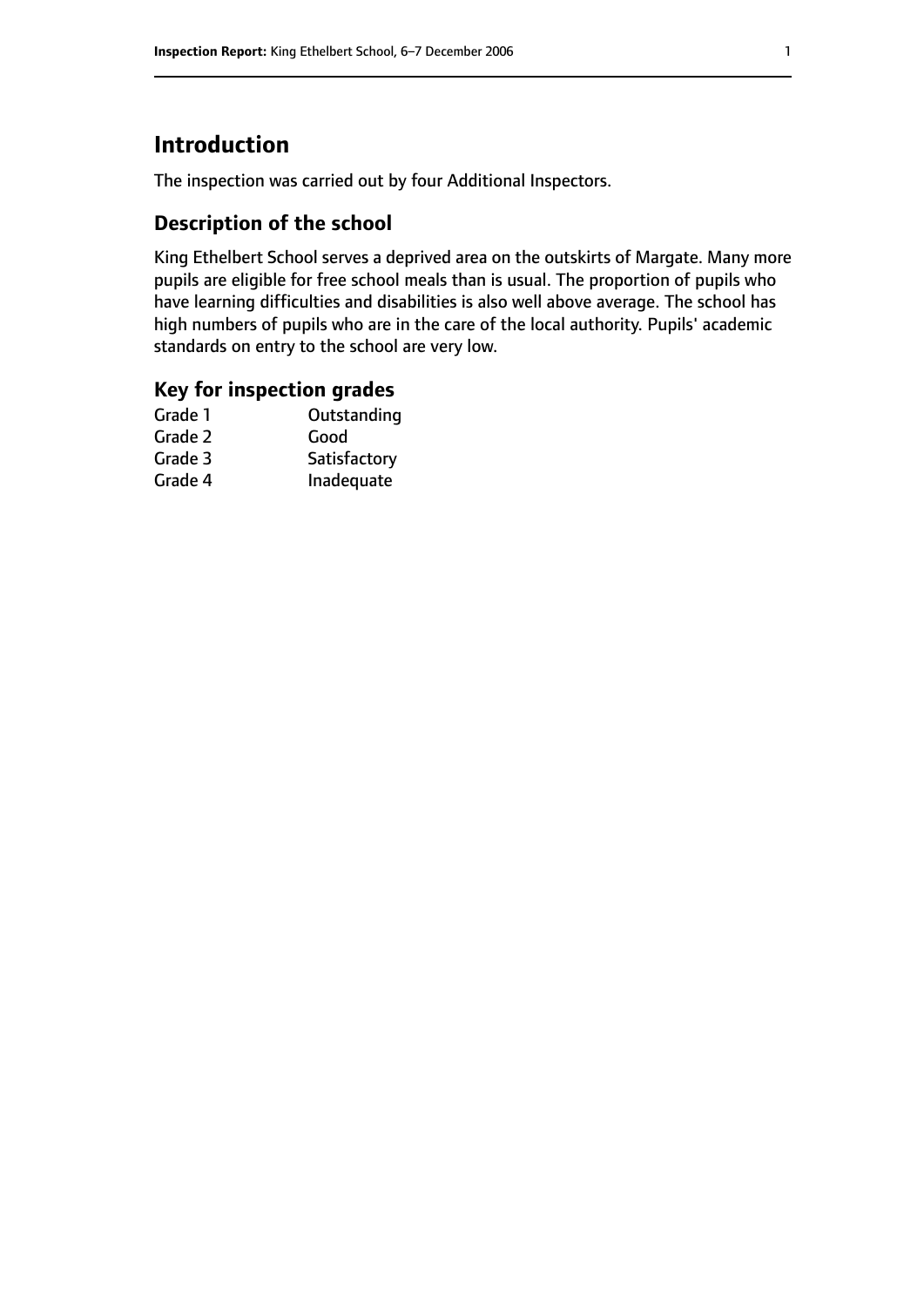# **Overall effectiveness of the school**

#### **Grade: 1**

King Ethelbert is an inspiring school that provides an outstanding education. Pupils report, 'It's a school to be proud of' and 'It's like a big family'. The key to its growing success lies in the way that everyone in the school, from the headteacher to the youngest pupil, hassigned up to the same project: to make every element of education the best possible. Many pupils are from deprived backgrounds, but all strongly identify with the caring ethos of the school and relationships are cheerful and positive. This is a happy school and there is very little misbehaviour. Pupils' personal development is, like their care, outstanding, but a small group of pupils do not fully grasp what they need to do to raise their standards.

The influence and philosophy of the headteacher runs right through the school like 'Margate' through a stick of rock. She has ensured that, at first her leadership team and then all staff, have come to work collaboratively with the very best interests of pupils at heart. Leadership and management are outstanding. Leaders and managers monitor the school thoroughly, checking and encouraging all staff and pupils to give of their best. Because of this, standards, while below average, are rising rapidly. Standards get better year by year and achievement is outstanding in some aspects and good overall, although English and mathematics lag behind a little. Teaching has some excellent elements and is very consistent, ensuring that learning is also outstanding. It has a powerful influence on achievement and it is a key reason behind rapid improvements. The curriculum is good. The Key Stage 4 curriculum is outstanding and the school has a strong vision to develop the curriculum in Key Stage 3.

The school judges its overall effectiveness as good rather than outstanding because it is overly modest about the cumulative effect of the high quality of teaching and its influence on achievement. The many exceptional strengths of the school and its restless quest for continuous development mean its capacity for improvement is outstanding.

#### **What the school should do to improve further**

- Ensure that literacy and numeracy are effectively promoted in all subjects and thus further raise standards in English and mathematics.
- Ensure that the minority of pupils who do not have a clear grasp of what they should do to improve their work are brought up to the good level of understanding of most.

## **Achievement and standards**

#### **Grade: 2**

Achievement is good between Years 7 and 11 and standards are improving rapidly. Pupils start life at school with very low levels of attainment and very few have above average skills. Many pupils have weaknesses in literacy skills, particularly in writing, but very strong teaching enables them to progress well. In 2006, results in the national tests at the end of Year 9 were below average. Thisrepresents outstanding achievement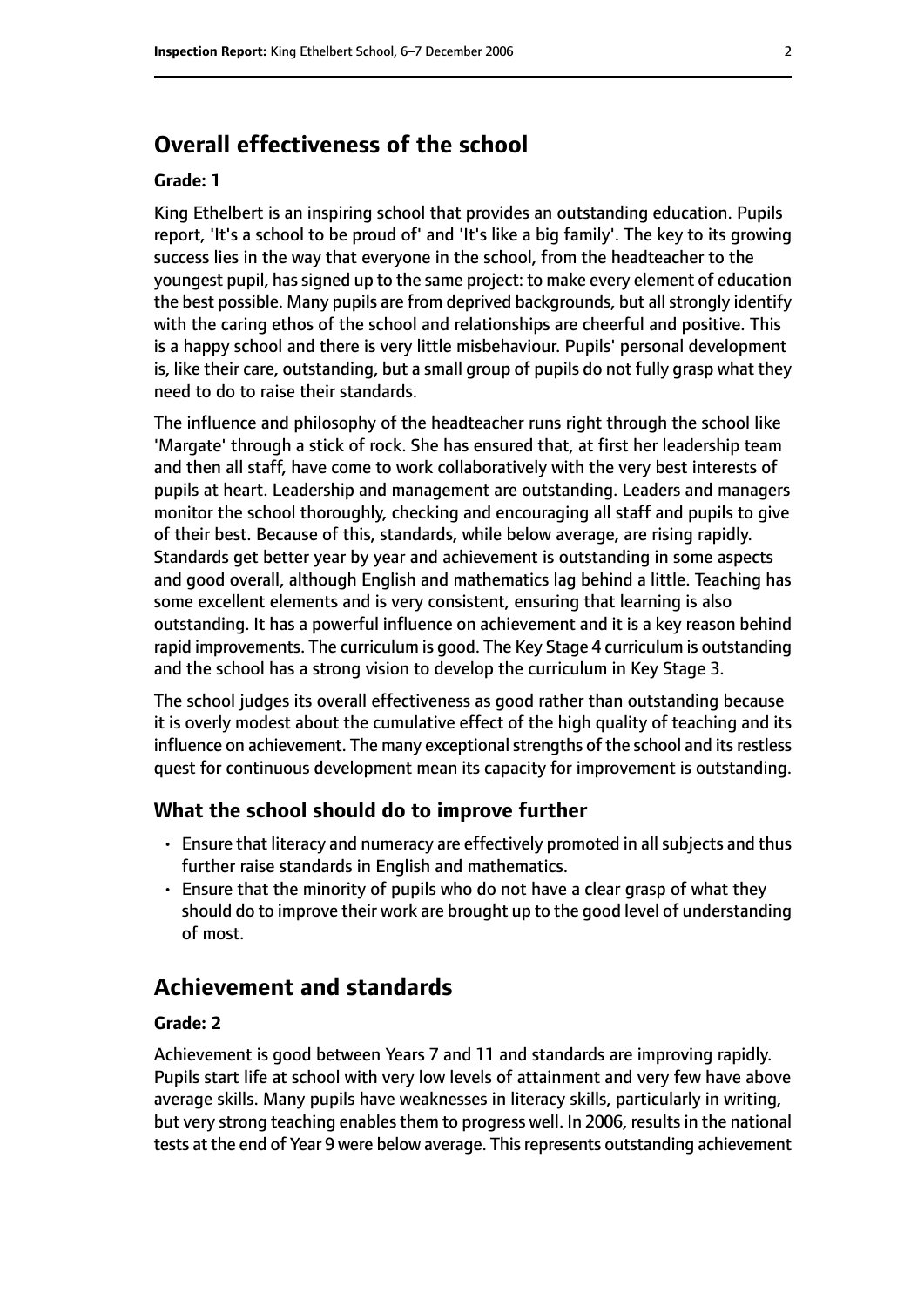given these pupils' very low starting point. Standards improved significantly in mathematics and science and targets were exceeded in all the core subjects.

Standards are also rising sharply in Key Stage 4 and achievement is good overall. In GCSE the proportion of pupils gaining five grades  $A^*$ –C has risen very strongly in recent years and in 2006 the school enjoyed its best results ever. Targets were exceeded. While results at grade  $A^*$ –C are still below average, at grade  $A^*$ –G they exceed it. Progress in English and mathematics was less than in most other subjects but inspection evidence suggests standards are improving in the current Year 11. Art and other vocational subjects are areas of strength with standards above average.

Achievement is at least good for all groups of pupils including those with learning difficulties and disabilities. Very effective support enables looked after children to make particularly good progress.

## **Personal development and well-being**

#### **Grade: 1**

Pupils' moral, social, spiritual and cultural development is outstanding. Some pupils come from socially deprived backgrounds and arrive with emotional and behavioural issues. By the time they leave school most are confident, polite and caring young adults with high aspirations. This is because of the exceptional way in which the school treats its pupils as individuals, identifying their needs at every stage and helping them appreciate their rights and responsibilities. Many charity and fund raising activities help develop social and moral awareness with the pupils who are involved in ASDAN (Award Scheme Development and Accreditation Network) programmes taking a leading role. An excellent programme of international visits raises appreciation of different cultures and has led to the award of International School status. Horizons have been raised by such initiatives as representatives from Year 9 attending an international youth parliament in Strasbourg.

The great majority of pupils have extremely good attitudes towards school and they warmly appreciate the support and guidance they receive from all staff. Because of this, they often make excellent progress. Pupils say they greatly enjoy school life, they feel safe and well cared for. Rare occurrences of bullying are dealt with effectively. The school has made strenuous efforts to improve attendance and it is now close to the national average. A 'student voice day' was devoted to healthy lifestyles. Food technology, science, physical education and personal, social and health education also make important contributions in developing pupils' very good understanding of how to live healthily.

Pupils make an outstanding contribution to the community. The school council is consulted on all major initiatives. It has, for example, negotiated improvements in the catering service. This gives pupils a real feeling of influence and develops their social skills and self-esteem. Older pupils have many opportunities to adopt additional responsibilities as prefects and in mentoring younger pupils. These roles and the strong involvement of pupils in local community activities, develop skills that contribute well to their future economic well-being.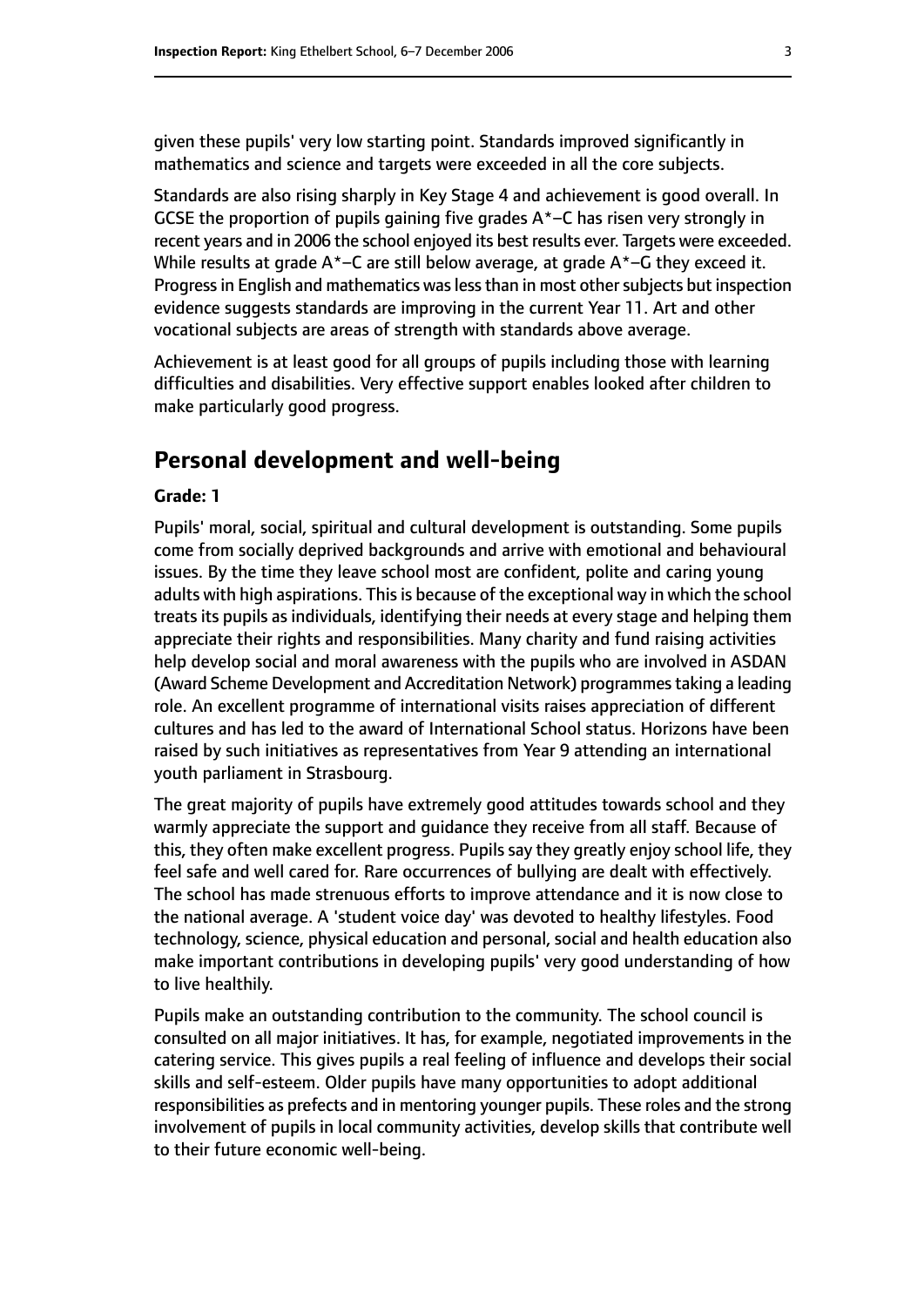# **Quality of provision**

### **Teaching and learning**

#### **Grade: 1**

Interesting and lively teaching, well suited to the needs of all pupils, means that they make progress that is good and sometimes exceptional. The school has monitored the quality of teaching and learning rigorously. In consequence, teaching has improved and is consistently very effective.

Pupils rate teaching very highly. They praise the way teachers make learning enjoyable with varied activities and interesting presentations. Because of this, they thrive. Lessons are very carefully planned and provide good challenge to keep all pupils at full stretch. They have clear opening and closing elements to set the agenda for learning and to review progress before packing away. Typically, classrooms are harmonious, with extremely positive relationships between teachers and pupils and between the pupils themselves. Teachers are knowledgeable and this gives them and their pupils great confidence in promoting the best possible learning.

Lessons have a very positive atmosphere. Pupils are warmly encouraged by teachers, both verbally and through their marking. Most pupils know the level which they are currently working at and have clear ideas how to progress to meet their targets but small numbers do not receive sufficiently clear advice. Pupils know that they can turn to teachers for help at any time and that they will receive high quality support. Teachers set interesting and challenging homework which promotes independence in learning and pupils value and enjoy the opportunities offered.

The school carefully assesses pupils' standards and progress at regular intervals. The analysis of this information is rigorous and informs whole-school planning as well as promoting the best possible progress for each individual.

## **Curriculum and other activities**

#### **Grade: 2**

The curriculum is good with some outstanding features. The Key Stage 3 curriculum is under review with the aim of improving the basic skills of all pupils. This is entirely appropriate given their low starting points. Lower attaining pupils already receive excellent provision to improve their literacy skills. All the requirements of the National Curriculum are met.

In Key Stage 4, continuing improvements mean that the curriculum meets the needs and aspirations of pupils exceptionally well. There are three curriculum pathways ensuring the availability of a rigorous core of GCSE subjects and a wide choice of vocational courses incorporating Business and Technology Education Council (BTEC) certificates, diplomas and National Vocational Qualifications (NVQs). Links with the local college are excellent and provide valuable experiences for many pupils which boost their confidence and personal development.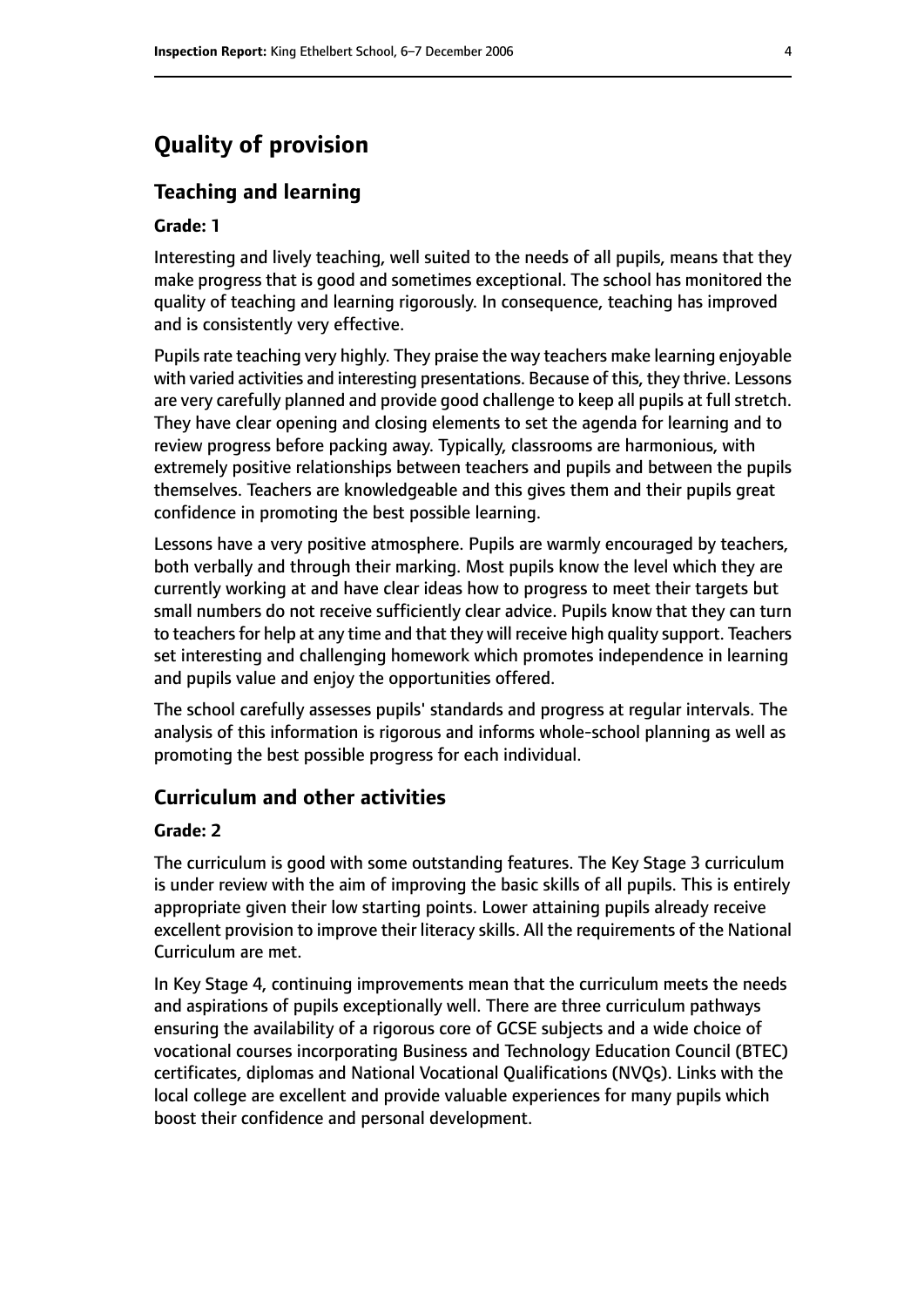Work related learning is a strength and careers guidance is excellent. Work experience is well established in Year 10. Whole school days each year focus on business enterprise and a national award was gained in 2006. Pupils appreciate the wide range of extra-curricular activities provided including sport, music, art, drama as well as the programme of international visits. A well established Enterprise programme has enabled pupils to achieve considerable success in competitions against other schools at local and regional levels. This shows pupils that they can be just as successful as some schools which are in far more privileged circumstances.

#### **Care, guidance and support**

#### **Grade: 1**

Care, guidance and support are outstanding. Pupils feel safe because the school takes great care to ensure their well-being. Vulnerable pupils receive outstanding care and support; for example, a supervised 'safe haven' is provided at lunchtime for vulnerable pupils. Gifted and talented pupils are both challenged and encouraged exceptionally well. Where pupils are excluded from the school, usually for fixed periods, it is as a last resort and taken with the interests of all pupils in mind. Pupils' views are sought and valued and they speak very positively about the friendliness and helpfulness of teachers and support staff. Parents are also very appreciative as illustarted by one parent who wrote, 'Both my daughters are very happy here. The headteacher and staff go out of their way to be approachable'.

Monitoring and promoting effective health and safety measures receive high priority and there are reliable systems to assess risks. Pupils' economic well-being is enhanced through the employment skills they develop during work experience and the good range of vocational courses offered. Academic monitoring and mentoring are good. Targets are used and reviewed regularly, so most pupils understand how they are progressing and how to improve their work. Focused and relevant revision classes and coursework catchup sessions are provided in Years 10 and 11 to help raise standards.

# **Leadership and management**

#### **Grade: 1**

The headteacher and senior leadership team have a shared vision for the school. They provide outstanding leadership which is clearly focused on raising standards and promoting the personal development and well being of pupils. Leadership training has enabled middle managers to support them fully in this task. Very effective consultation means that staff and pupils are all actively engaged in moving the school forward. School improvement planning identifies priorities well and revolves around fulfilling the potential of each and every pupil. The school has made tremendous progress since the last inspection. Monitoring, evaluating and managing the quality of teaching and learning and of pupils' progress are excellent. Staff make good use of data to inform planning. It is because most pupils understand what they must do to improve that they comfortably beat their 2006 targets both at Key Stage 3 and at GCSE. The school makes very good use of outside agencies. Greater stability in staffing is having a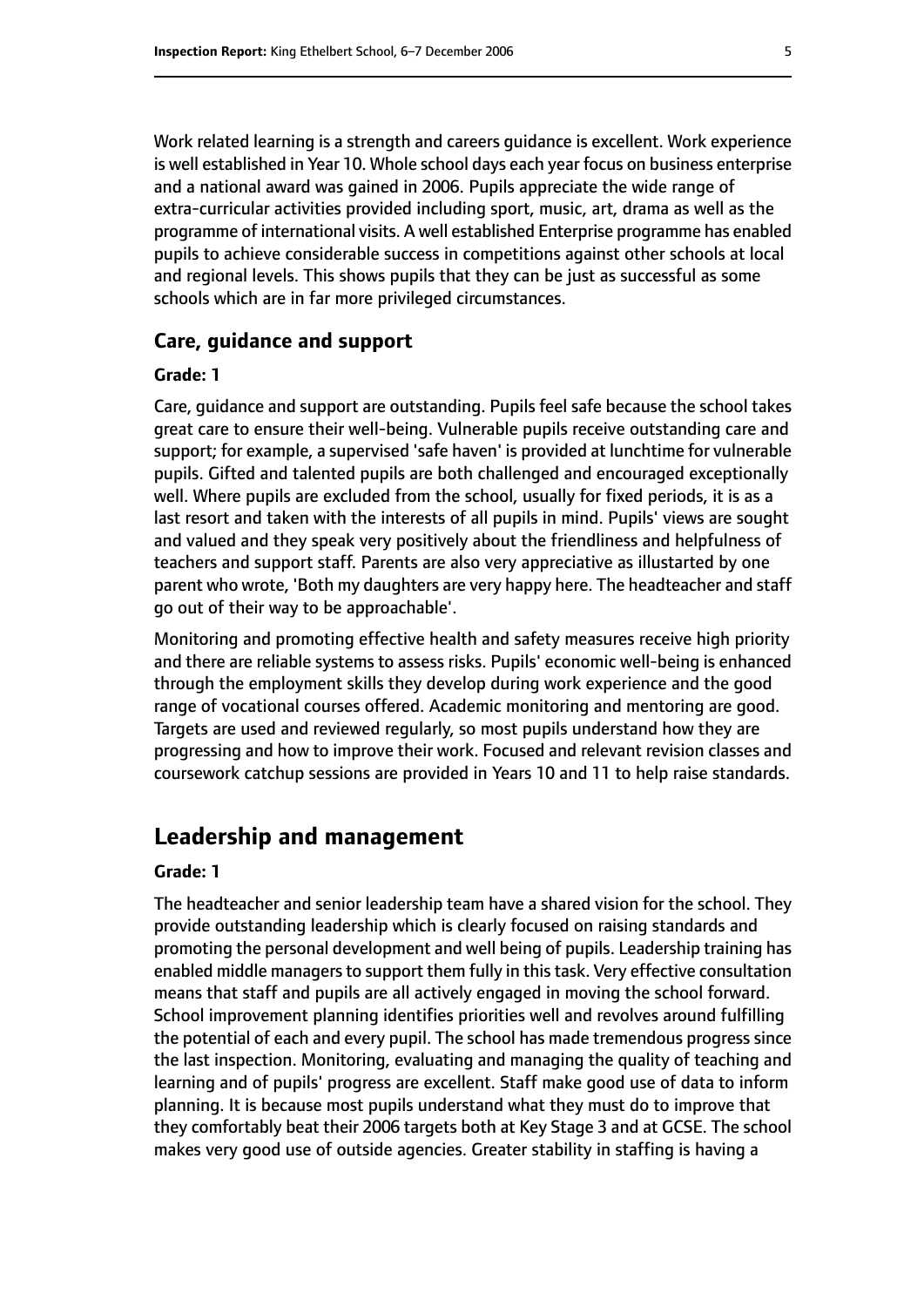positive effect upon improving the quality of education. Governors know the school well and fully understand its strengths and weaknesses. They are very effective critical friends and are justifiably proud of the progress being made. Links with parents are very good. As one parent typically said: 'I am extremely happy with KES. If there are problems they are dealt with straight away.' Changes to the menu and improvements to the restaurant facilities have encouraged pupils to eat healthily at break and lunchtimes.

Finances are very well managed and the school has made great improvements to resources, particularly in information and communication technology and school catering. The school gives outstanding value for money.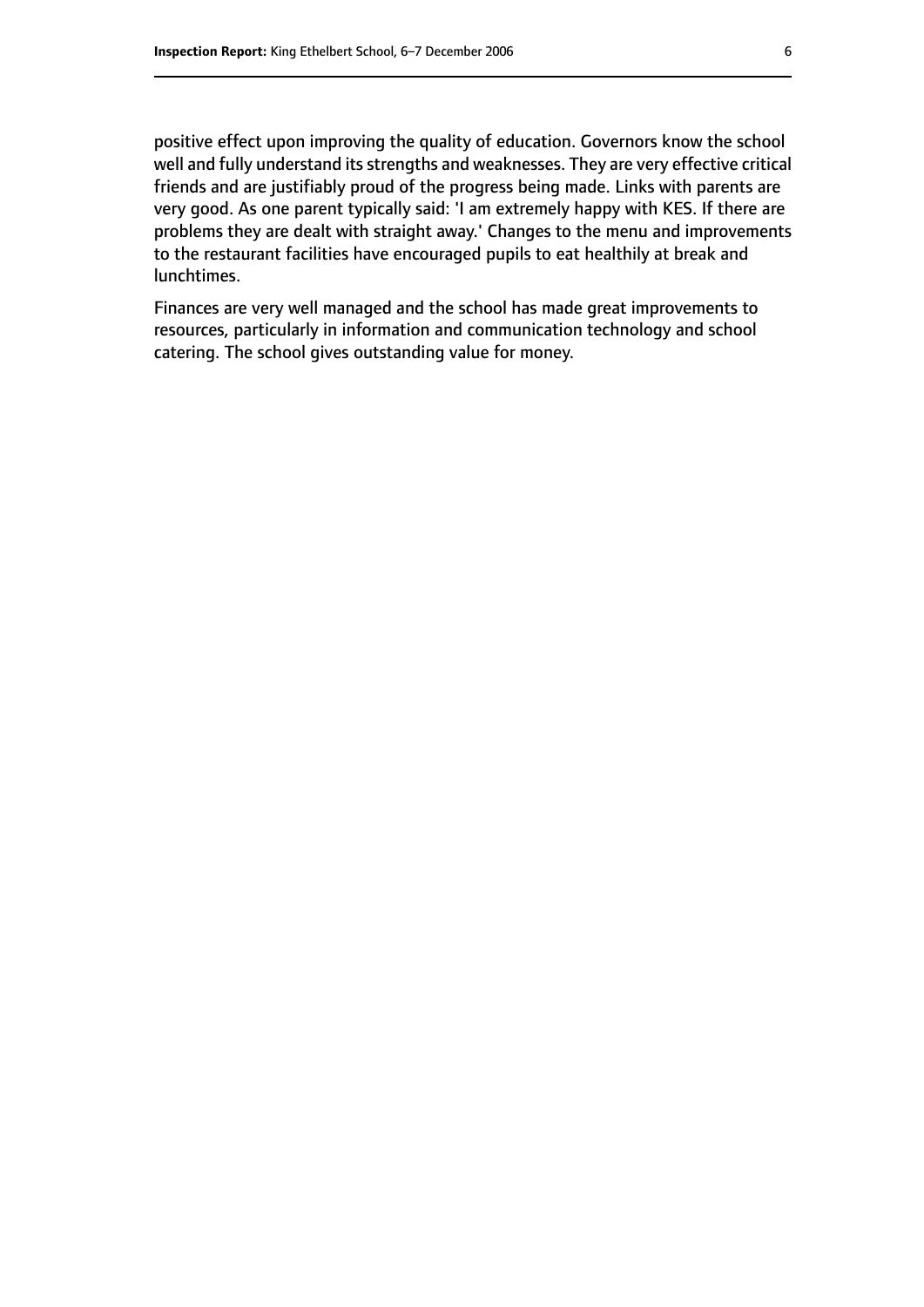**Any complaints about the inspection or the report should be made following the procedures set out inthe guidance 'Complaints about school inspection', whichis available from Ofsted's website: www.ofsted.gov.uk.**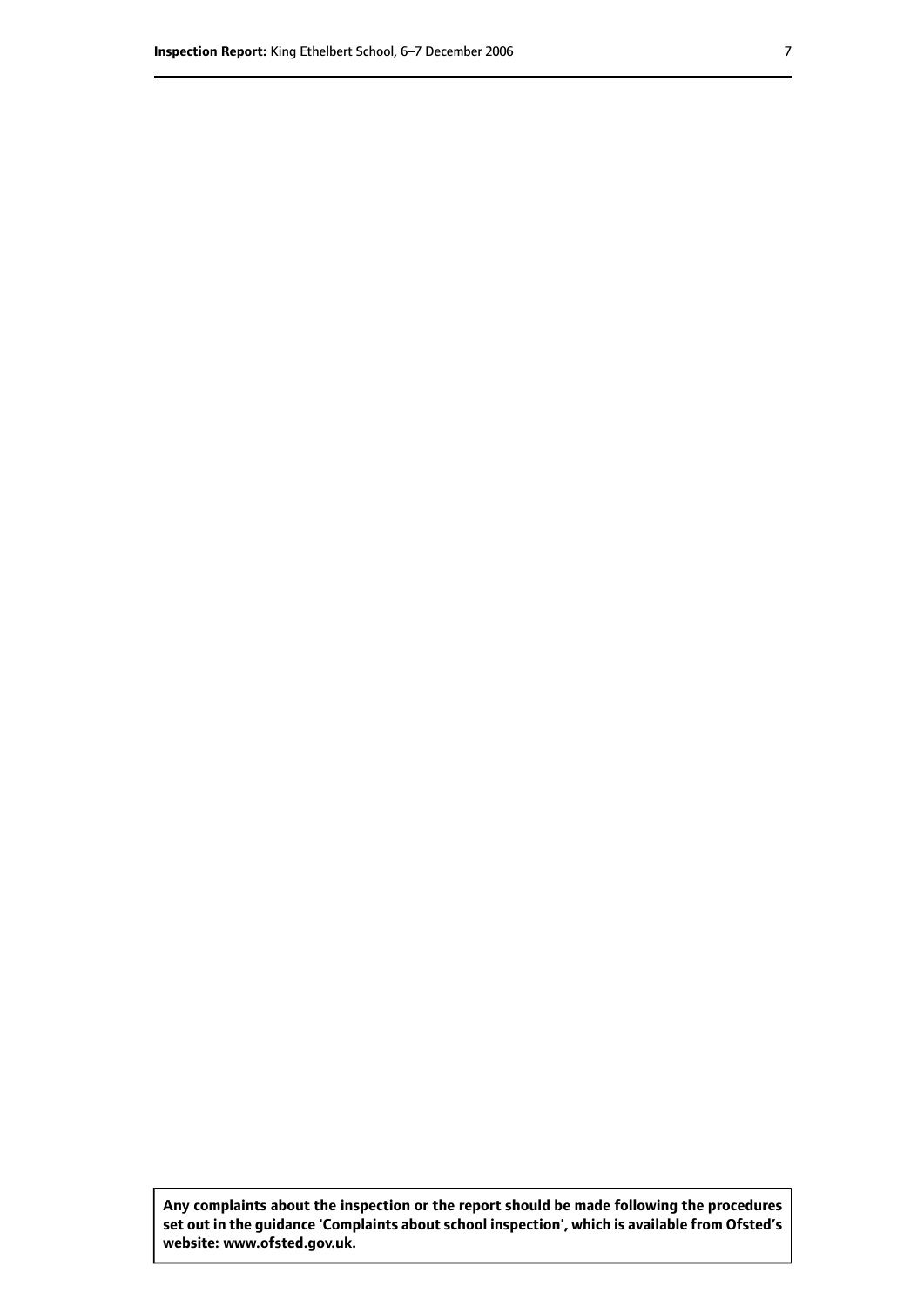# **Inspection judgements**

| Key to judgements: grade 1 is outstanding, grade 2 good, grade 3 satisfactory, and grade 4 | <b>School</b>  |
|--------------------------------------------------------------------------------------------|----------------|
| inadeauate                                                                                 | <b>Overall</b> |

# **Overall effectiveness**

| How effective, efficient and inclusive is the provision of education, integrated<br>care and any extended services in meeting the needs of learners? |            |
|------------------------------------------------------------------------------------------------------------------------------------------------------|------------|
| How well does the school work in partnership with others to promote learners'<br>well-being?                                                         |            |
| The effectiveness of the school's self-evaluation                                                                                                    |            |
| The capacity to make any necessary improvements                                                                                                      |            |
| Effective steps have been taken to promote improvement since the last<br>inspection                                                                  | <b>Yes</b> |

## **Achievement and standards**

| How well do learners achieve?                                                                               |  |
|-------------------------------------------------------------------------------------------------------------|--|
| The standards <sup>1</sup> reached by learners                                                              |  |
| How well learners make progress, taking account of any significant variations between<br>groups of learners |  |
| How well learners with learning difficulties and disabilities make progress                                 |  |

# **Personal development and well-being**

| How good is the overall personal development and well-being of the<br>learners?                                  |  |
|------------------------------------------------------------------------------------------------------------------|--|
| The extent of learners' spiritual, moral, social and cultural development                                        |  |
| The behaviour of learners                                                                                        |  |
| The attendance of learners                                                                                       |  |
| How well learners enjoy their education                                                                          |  |
| The extent to which learners adopt safe practices                                                                |  |
| The extent to which learners adopt healthy lifestyles                                                            |  |
| The extent to which learners make a positive contribution to the community                                       |  |
| How well learners develop workplace and other skills that will contribute to<br>their future economic well-being |  |

# **The quality of provision**

| How effective are teaching and learning in meeting the full range of the<br>learners' needs?                        |  |
|---------------------------------------------------------------------------------------------------------------------|--|
| $\mid$ How well do the curriculum and other activities meet the range of needs $\mid$<br>and interests of learners? |  |
| How well are learners cared for, quided and supported?                                                              |  |

 $^1$  Grade 1 - Exceptionally and consistently high; Grade 2 - Generally above average with none significantly below average; Grade 3 - Broadly average to below average; Grade 4 - Exceptionally low.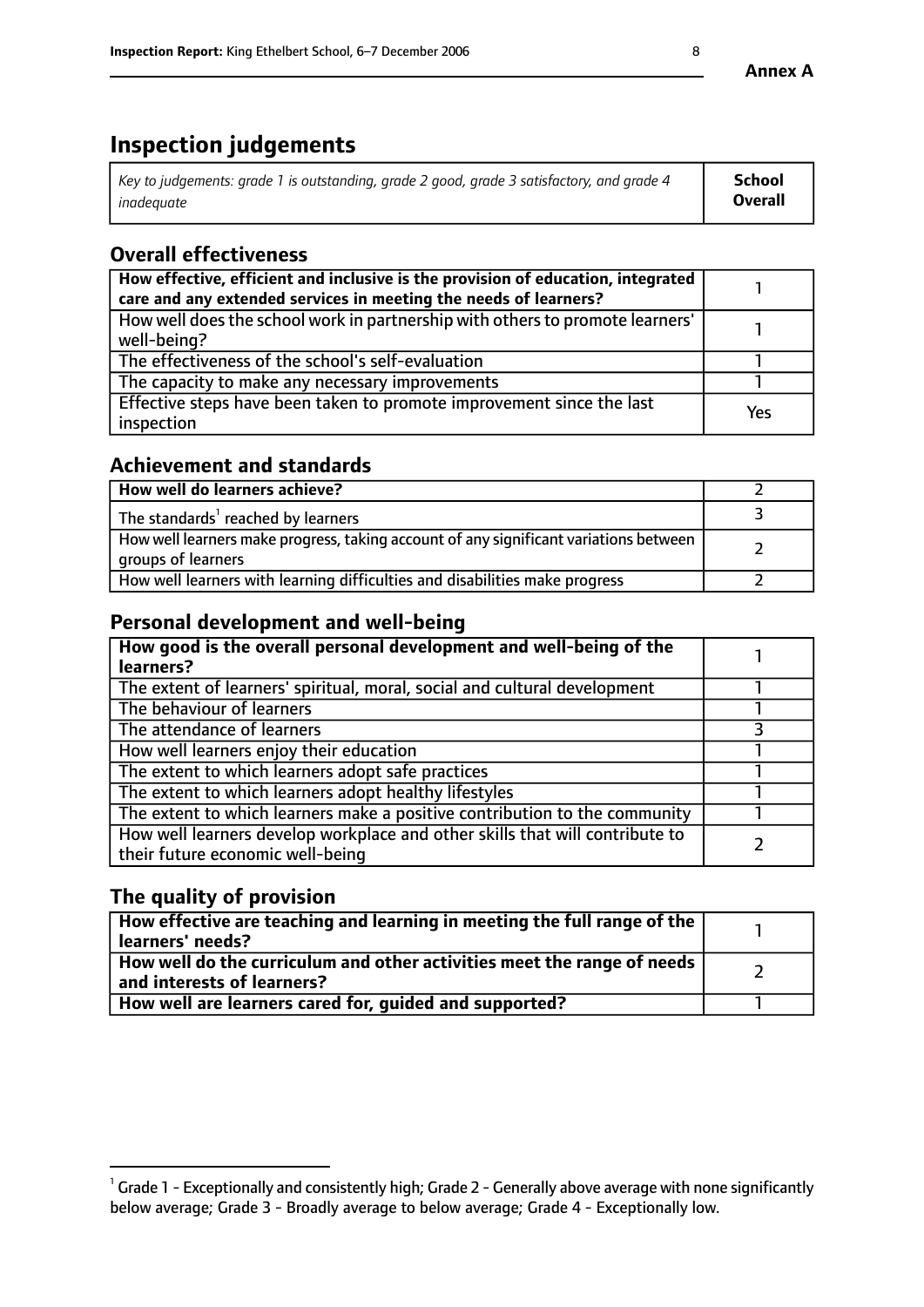# **Leadership and management**

| How effective are leadership and management in raising achievement<br>and supporting all learners?                                              |           |
|-------------------------------------------------------------------------------------------------------------------------------------------------|-----------|
| How effectively leaders and managers at all levels set clear direction leading<br>to improvement and promote high quality of care and education |           |
| How effectively performance is monitored, evaluated and improved to meet<br>challenging targets                                                 |           |
| How well equality of opportunity is promoted and discrimination tackled so<br>that all learners achieve as well as they can                     |           |
| How effectively and efficiently resources, including staff, are deployed to<br>achieve value for money                                          |           |
| The extent to which governors and other supervisory boards discharge their<br>responsibilities                                                  |           |
| Do procedures for safequarding learners meet current government<br>requirements?                                                                | Yes       |
| Does this school require special measures?                                                                                                      | <b>No</b> |
| Does this school require a notice to improve?                                                                                                   | <b>No</b> |